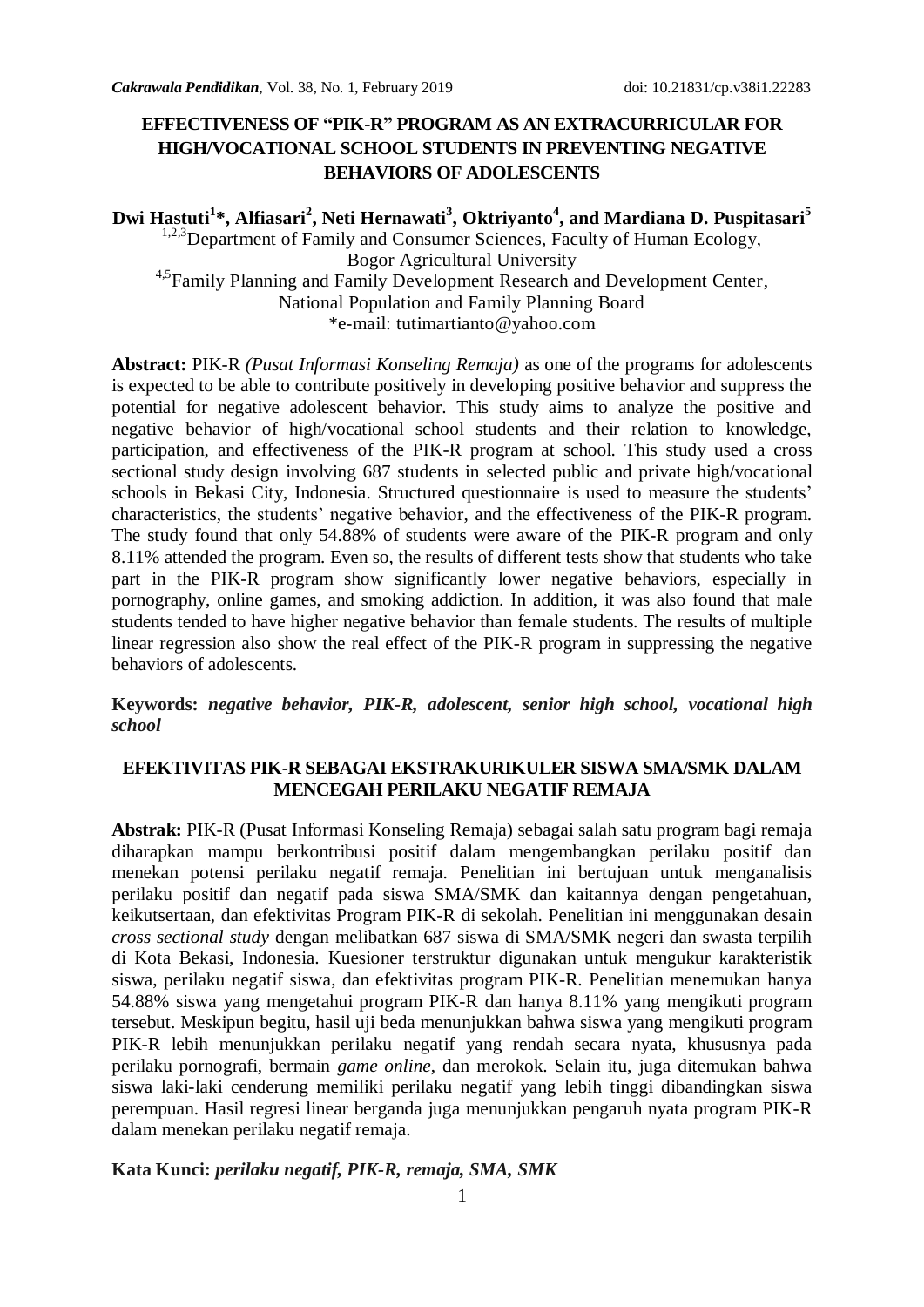### **INTRODUCTION**

High quality adolescents certainly become one of the critical issues in balancing the quantity of adolescents who will contribute greatly to the composition of the population when the demographic bonus occurs. Especially in the  $21<sup>st</sup>$ century, a digital era occurs when information disclosure and the use of technology have been able to shift various community behaviors, including adolescent behavior. The World Economic Forum (2016) states that in this  $21<sup>st</sup>$ century, future generations need six basic skills and ten skills that show the competency and quality of individual characters. Future generations must have basic skills in literacy and reading; counting; science literacy; information, communication, and technology literacy; cultural and citizenship literacy. These competencies must be supported by high personal character qualities that include high curiosity, initiative, perseverance, adaptability, leadership, as well as social and cultural awareness.

In order to improve the quality of adolescents' life, particularly in Indonesia, the National Population and Family Planning Board in 2012 developed the GenRe (planning generation) program. One of the activities carried out in the GenRe program is the Youth Counseling Information Center (*Pusat Informasi Konseling Remaja/* PIK-R). PIK-R is one of the activities in this program in order to prepare adolescents/college students for their own family life. This activity is managed from, by and for adolescents/college students to provide information and counseling services on family life planning for them. There are also other supporting activities as another part of this program. The material provided includes maturing the age of marriage, eight family functions, triad of Adolescent Reproductive Health (*Kesehatan Reproduksi Remaja/KRR*) (sexuality, HIV and AIDS and drugs), life skills, gender and advocacy skills and communication, information and education (*Komunikasi, Informasi, dan Edukasi/* KIE) (National Population and Family Planning Agency/*BKKBN*, 2012). Ideally, this program should be quite effective in improving the quality of adolescents' lives today. PIK-R is developed in two ways, namely education and society. PIK-R developed in education way through extracurricular activities is implemented in some schools, namely schools, colleges, and boarding schools.

The quality of adolescents today will determine the quality of the nation's future. Therefore, if adolescents are currently in trouble, it could be predicted the quality of Indonesia's human resources will be even worse when demograpic bonus occurs. As results of studies conducted by Brook, Whiteman, Lisa, Shapiro, & Cohen (1997) state, intervening in children at adolescent age as well as intervening families and their peer group environment as efforts to prevent smoking addiction in the young adult period are quite effective. The more early the interventions are carried out, the higher improvement of adolescents' quality will be and the greater the chances of adolescents having a quality life. This also confirms the potential of PIK-R in improving the quality of adolescents.

However, the implementation of PIK-R has several problems. Juliaan, Anggraeni, Winarni, ... , Ekawati, (2017) mention several PIK-R issues from the results of studies in 4 provinces in Indonesia (West Kalimantan, North Maluku, West Java, and West Sumatra); such as: (i) database of PIK-R members have not been integrated; (ii) awareness of the PIK-R existence is still low and ranges from 13% to 30%; (iii) PIK-R developed in education way is not a compulsory extracurricular; and (iv) most of PIK-R developed in education way are formed at the high school level, even though the risk of adolescent marriage and deviant behavior has begun when children are under 15 years old; and (v) also IEC (information, education and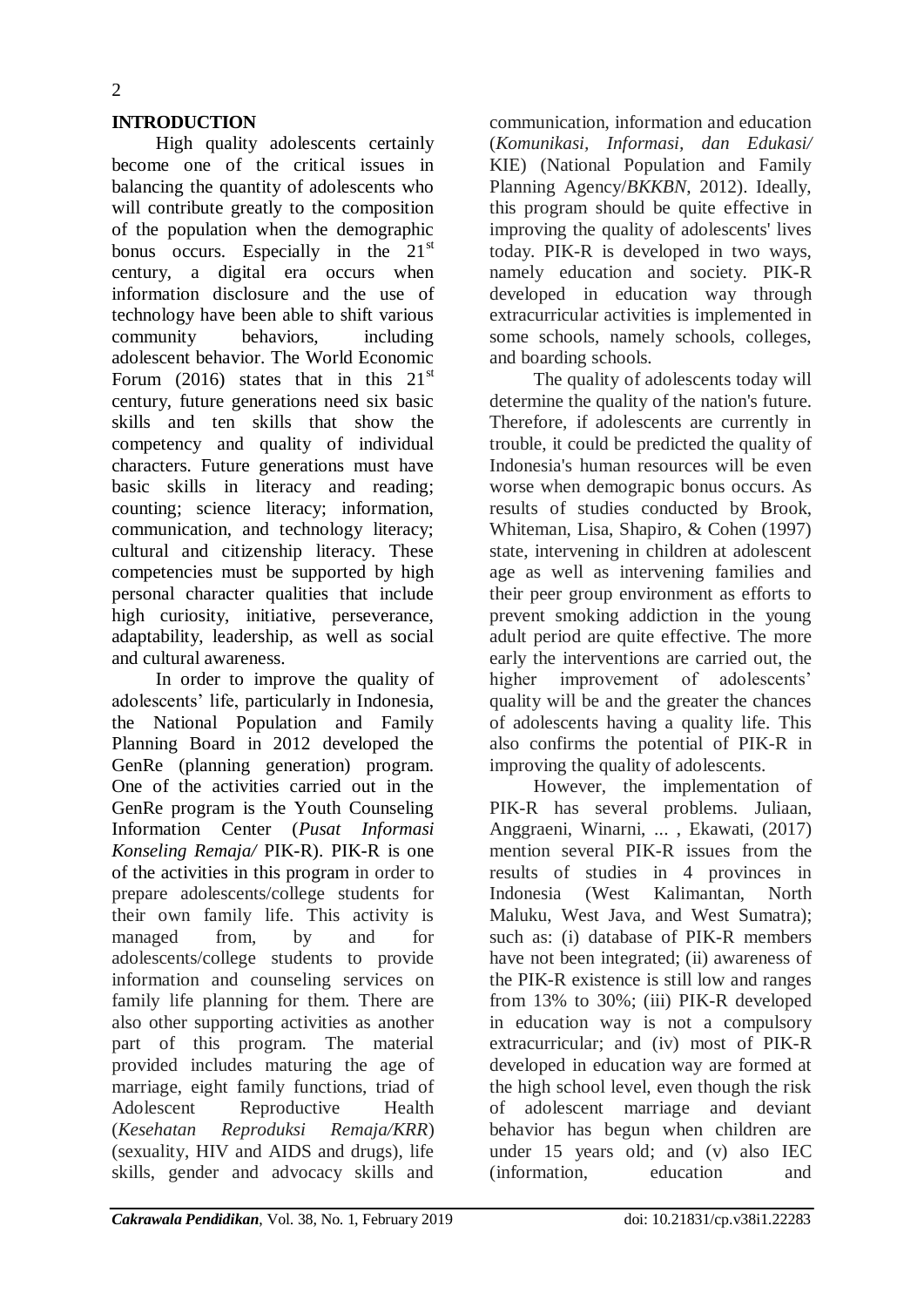communication) materials are less updated and informative. Based on this fact, it seems that this kind of PIK-R has many challenges in its development, especially in optimizing the quality of adolescents in developing positive behaviors and suppressing the potential of negative behavior they have. These challenges occur because adolescents tend to have a variety of impulses to be stubborn and to resist as well as a variety of experiences on facing many crises which make them not easy to be what we expect. Haikal (1983) also emphasizes that adolescence is a period of transition from childhood to adulthood and it makes adolescents still looking for life guidance and identity so that they sometimes fall into various acts that are not commendable. Even so, this period is a decisive period for someone to learn about decision making, commitment, and evaluating what has been experienced (Santrock, 2013). The hope is that optimal positive behavior and minimal negative behavior will make adolescents grow into healthier, independent, and high quality of individuals in their adulthood.

Positive behavior of adolescents can be characterized by positive characters that are raised by adolescents. Several previous studies have measured adolescent characters through several approaches (Pasaribu, Hastuti, & Alfiasari, 2013; Karina, Hastuti, & Alfiasari, 2013; Rahmawati, Hastuti, & Herawati, 2014; Hastuti, Sarwoprasodjo, & Alfiasari, 2016; Situmorang, Hastuti, & Herawati, 2016). Meanwhile, adolescent negative behavior can refer to some juvenile delinquency behaviors that have been studied before, including delinquent behavior in students in prison (Ismayanti & Hastuti, 2017; Fitriani & Hastuti, 2016, bullying behavior (Karina, et.al., 2013; Pratama, Krisnatuti, & Hastuti, 2014; Hastuti et al., 2016), cyberbullying behavior (Malihah & Alfiasari, 2018), pornography addiction (Hardani, Hastuti, & Yuliati, 2017), and several other behaviors such as smoking

addiction, consuming liquor and drugs, free sex, online game addiction, and brawl (Hastuti et al., 2016).

As a program for adolescents, it is hoped that the PIK-R as an extracurricular activity in school is able to contribute positively in developing positive behaviors and suppress the potential negative behavior of adolescents. Edginton & Randall (2005) suggested that one of the challenges in developing an intervention program for adolescents today is how to develop meaningful and useful programs to foster their responsibility for the learning process through which they are also responsible for their development. This confirms that adolescent programs such as PIK-R are thought to have a direct effect on suppressing negative behavior and fostering positive behavior for adolescents to have a better quality of life.

Based on the background and formulation of the problems that have been revealed, this study aims to analyze the positive and negative behavior of high/vocational school students and their relation to knowledge, participation and effectiveness of the existing PIK-R program at schools as extracurricular activities that are not mandatory. Juliaan, et.al. (2017) revealed that the most developed PIK-R is in high/vocational school. Therefore, further investigation of the existence of PIK-R in senior high schools (*SMA*)/vocational schools (*SMK*) and its role in suppressing adolescent negative behavior will become an empirical reference for the development of the PIK-R Program in the future. Furthermore, this can be used to formulate recommendations in order to improve Indonesian youth development policies in general and also to improve the development of PIK-R programs in schools specifically.

#### **METHOD**

This study used a cross-sectional study design. The research was conducted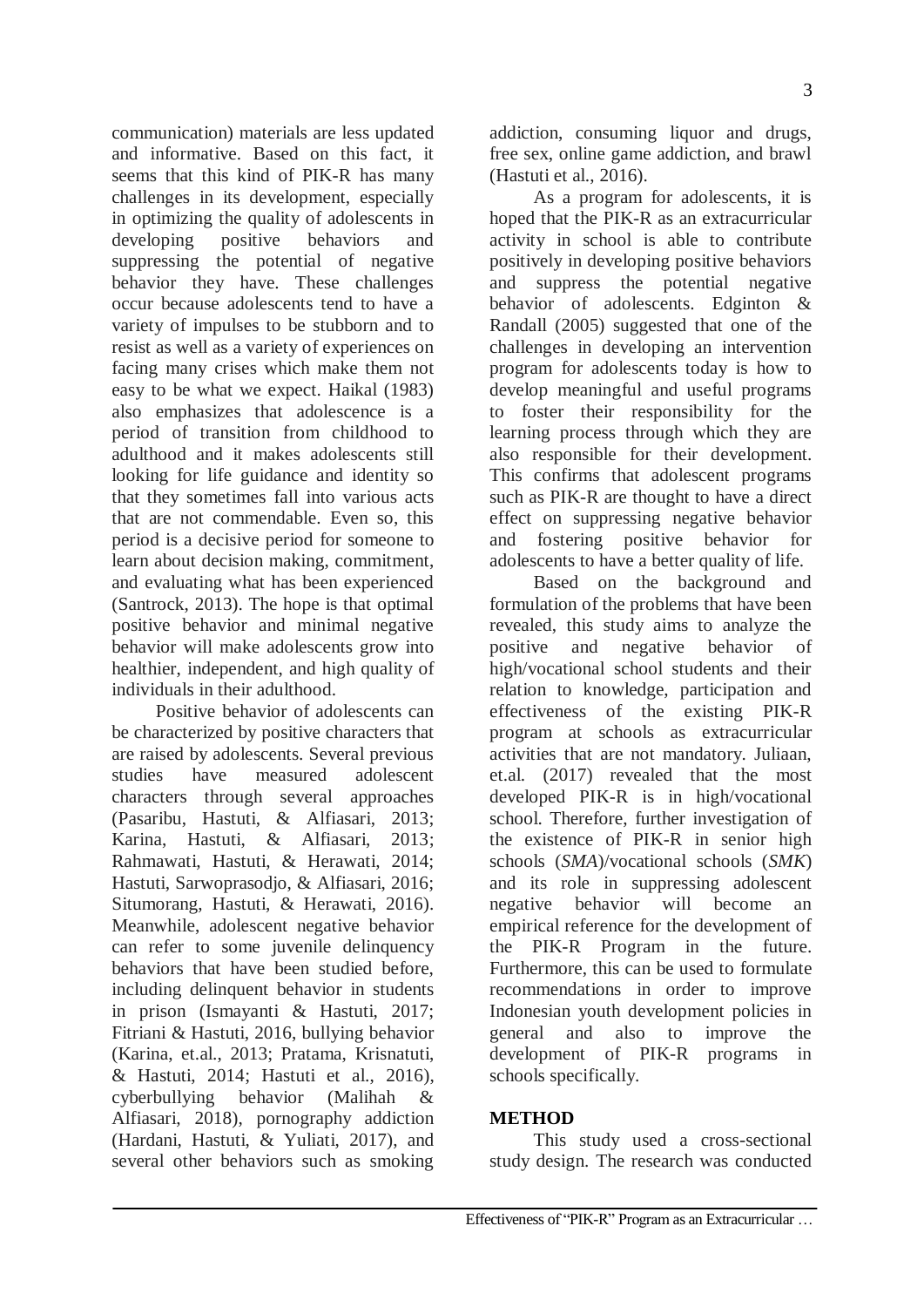in four public and private high schools and vocational schools in Bekasi City, Indonesia, both those which had and did not have PIK-R program, which were selected purposively based on the updated data of PIK-R and recommendations from the Population and Family Planning Control Office, Bekasi City. The population in this study were all  $10^{th}$  to  $12<sup>th</sup>$  grade students with a range of different students and adjusted to the conditions in the field (number of students attending and school availability at the time of data collection). The total number of selected respondents was 911 students from 4 (four) schools but after the data cleaning process was carried out only as many as 687 respondents whose data could be used, with details as follows. In the selected private vocational schools, there were 200 students from  $10^{th}$  grade and  $11^{th}$ grade, in selected private high schools as many as 50 students from  $10^{th}$  grade to  $12^{th}$ grade, in selected public high schools 224 students from  $11^{th}$  and  $12^{th}$  grade, as well as 213 students selected from public vocational schools from  $11<sup>th</sup>$  grade and  $12<sup>th</sup>$ grade. Data collection and reporting in the study was conducted from October to November 2018.

Primary data of this study were obtained using a questionnaire filled out by the respondents and guided by the researcher. Primary data collected in this study include: 1) characteristics of high/vocational school students, consisting of age and sex; 2) negative behavior of high/vocational school students; and 3) the effectiveness of the PIK-R program.

Negative behavioral variables of high/vocational school students were measured using instruments developed by Hastuti et al. (2016) consisting of 30 closed questions including pornography addiction, brawls behavior, online games addiction, alcohol/drugs use, cigarettes consumption, and bullying with the value of Cronbach's alpha of 0.917. The variable effectiveness of the PIK-R program was measured using instruments developed by

researchers consisting of 2 (two) parts. In first section, there were three closed questions raised to see the knowledge and participation of the PIK-R program. In second part, there were 19 questions raised to measure the effectiveness of the PIK-R program with the Cronbach's alpha value of 0.907. The effectiveness of the PIK-R Program was measured in several dimensions, namely information effectiveness, effectiveness of material delivery, ease of access, utilization, and management and organization of the PIK-R Program at schools using Likert scale starting from  $1 =$  very unsuitable up to  $4 =$ very suitable.

Furthermore, the quantitative primary data on the negative behavioral variables and the effectiveness of the PIK-R Program were then processed into an index of 0 to 100 for the purposes of further statistical analysis. After the scoring process was an independent sample t-test to analyze the differences in the negative behavior of high/vocational school students based on gender, level of knowledge and participation of students in PIK-R. In addition, multiple linear regression tests were also conducted to analyze the influence of the characteristics of high/vocational school students and the effectiveness of the PIK-R program at schools in suppressing students' negative behavior.

# **RESULTS AND DISCUSSION Results**

# **Characteristics of High/Vocational School Students**

The number of high/vocational school students involved in this study was 687 students (412 female and 275 male), more than half of high/vocational school students (61.1%) were 16 years old with a range of ages 14 to 19 years. The average age of high/vocational school students participated in this study is 16.15 years.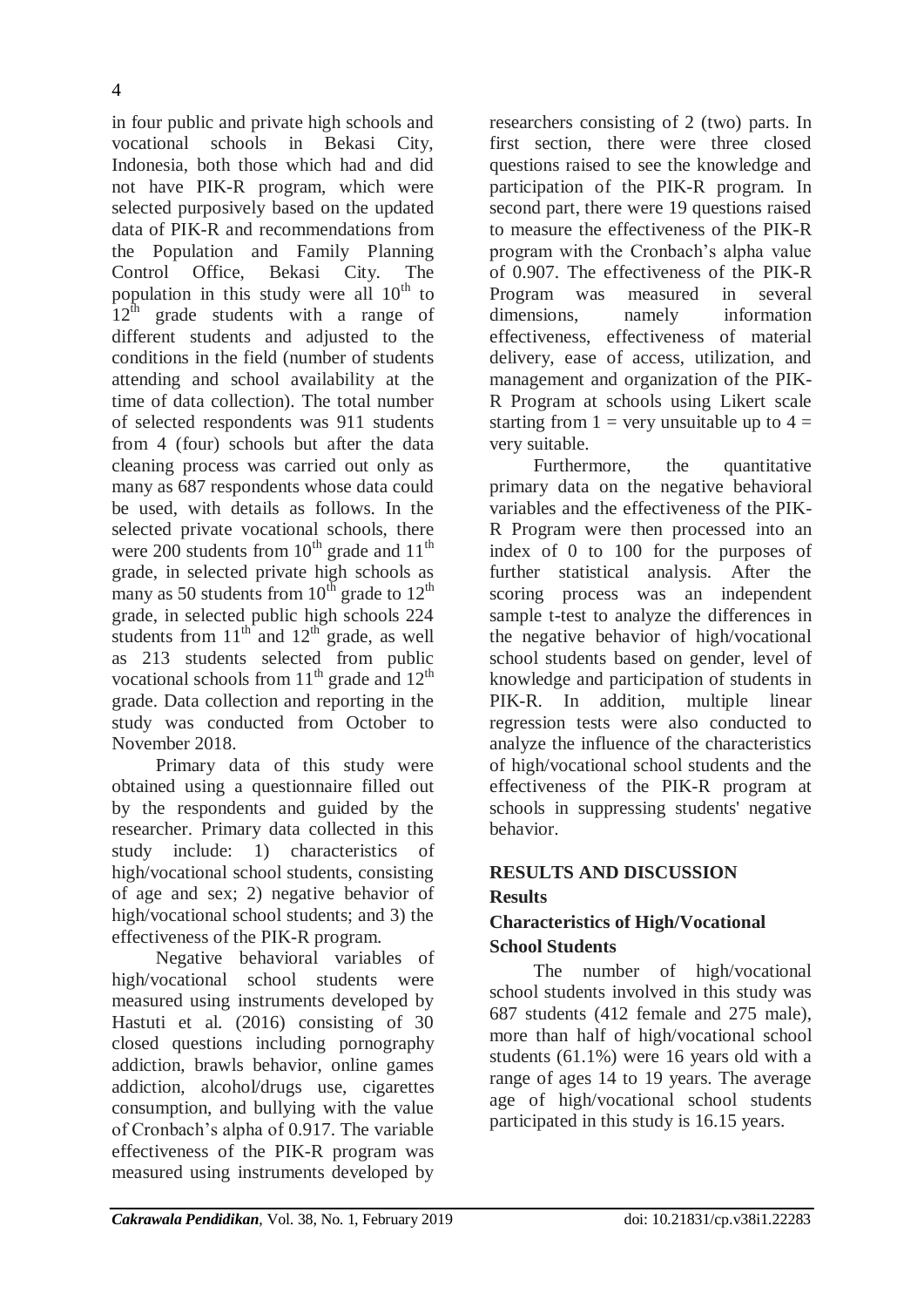#### **PIK-R program**

**Knowledge and participation**. The results of the study (Figure 1) show that only 8.15 percent of high/vocational school students who participated or are actively participating in or administering PIK-R program at school (Figure 1). These results indicate that nine out of ten high/vocational school students involved in this study did not take part in PIK-R program. The results of this study are in line with Juliaan, et al., (2017) who found that one of the challenges in the implementation of the PIK-R program at schools is that PIK-R is not a compulsory extracurricular for schools. Therefore, the findings of this study confirm that the small quantities of high/vocational school students in participating PIK-R is due to the status of PIK-R as an optional extracurricular.

Based on students' knowledge about PIK-R, the results show that as many as 36.97 percent of high/vocational school students do not know about PIK-R program and 54.88 percent of high school/vocational students do not take part in the program even though they know the

program (Figure 1). There is one school out of four schools where the data came from that have not had a PIK-R program yet. In addition, further results indicate that high/vocational school students are not interested in participating in PIK-R program due to lack of socialization and lack of activities held by the PIK-R program. That is why there are still some high/vocational school students who are not interested in joining the PIK-R program or even do not know about what the PIK-R program is.

**Effectiveness of the PIK-R Program**. The effectiveness of the PIK-R program in this study was reviewed from several dimensions, namely information effectiveness, effectiveness of material delivery, ease of access, utilization, and management and organization of PIK-R program at schools. The results (Table 1) show that the average value of total effectiveness index of PIK-R program is quite adequate, which is equal to 71.62, with a minimum value of 50.87 and a maximum value of 100.00.

| 60,00% |       | 54,88%    |                                                |  |                  |  |
|--------|-------|-----------|------------------------------------------------|--|------------------|--|
| 40,00% |       |           |                                                |  |                  |  |
| 20,00% | 8.15% | 0.00%     |                                                |  |                  |  |
| 0,00%  |       | Take part |                                                |  | Do not take part |  |
|        |       |           | $\blacksquare$ Know $\blacksquare$ Do not know |  |                  |  |

**Figure 1. High/Vocational School Students' Percentage Based on Their Knowledge and Participation in PIK-R Program at Schools**

|  |  |                                       |  | Table 1. Average Values, Deviation Standard, Minimum Values, Maximum Values, and |  |
|--|--|---------------------------------------|--|----------------------------------------------------------------------------------|--|
|  |  | <b>Effectiveness of PIK-R Program</b> |  |                                                                                  |  |

| <b>Variables</b>            | Average $\pm$ Std | $Min - Max$      |
|-----------------------------|-------------------|------------------|
| Information                 | $76,11 \pm 16,68$ | 41,67-100,00     |
| <b>Material Delivery</b>    | $66,67 \pm 19,33$ | 33, 33 - 100, 00 |
| Ease of Access              | $69,64 \pm 23,16$ | 33, 33 - 100, 00 |
| Advantage                   | $70,73 \pm 16,53$ | 38,89-100,00     |
| Management and Organization | $62,02 \pm 20,96$ | 16,67-100,00     |
| Total                       | $69,03 \pm 14,36$ | 50,87-100,00     |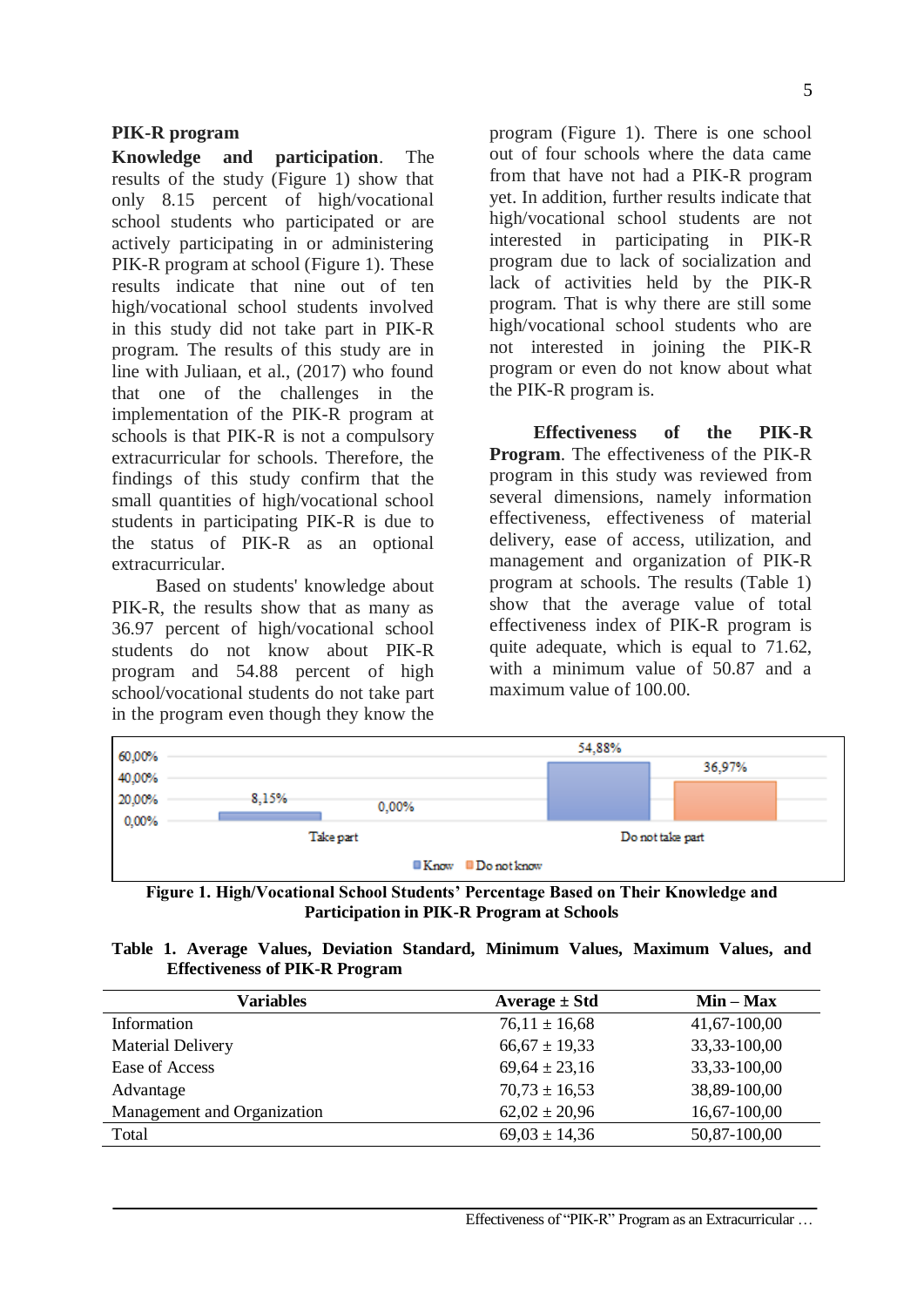| <b>Variables</b>                         | Average $\pm$ Std | $Min - Max$    |
|------------------------------------------|-------------------|----------------|
| <b>Negative behaviors of adolescents</b> |                   |                |
| Pornography addiction                    | $15,39 \pm 14,68$ | $0,00-91,67$   |
| Brawls behaviour                         | $5,59 \pm 13,55$  | $0,00 - 80,00$ |
| Online game addiction                    | $34,70 \pm 23,79$ | $0,00-100,00$  |
| Alcohol addiction/drug use               | $3,64 \pm 10,55$  | $0,00-100,00$  |
| Smoking addiction                        | $9,72 \pm 18,84$  | $0,00-100,00$  |
| Bullying behavior                        | $19,46 \pm 18,75$ | $0,00-100,00$  |
| Total                                    | $13,33 \pm 11,45$ | $0,00-75,55$   |

**Table 2. Average Values, Deviation Standard, Minimum Values, Maximum Values of Negative Behaviors of High/Vocational School Students**

**Table 3. Average Values, Deviation Standard, Coefficient Values of Difference Test on Negative Behaviors of Male and Female High/Vocational School Students**

| <b>Negative behaviors</b>  | Average $\pm$ Std | <i>p</i> -value   |            |  |
|----------------------------|-------------------|-------------------|------------|--|
|                            | <b>Male</b>       | <b>Female</b>     |            |  |
| Pornography addiction      | $21,88 \pm 14,87$ | $11,06 \pm 12,87$ | $0.000***$ |  |
| Brawls behaviour           | $10,72 \pm 18,02$ | $2,17 \pm 7,79$   | $0.000***$ |  |
| Online game addiction      | $50,61 \pm 23,23$ | $24,09 \pm 17,41$ | $0.000***$ |  |
| Alcohol addiction/drug use | $6,35 \pm 13,13$  | $1,83 \pm 7,91$   | $0.000***$ |  |
| Smoking addiction          | $21,33 \pm 23,39$ | $1,94 \pm 8,77$   | $0.000***$ |  |
| Bullying behavior          | $23,66 \pm 20,03$ | $16,67 \pm 17,31$ | $0.000***$ |  |

Note: \*\*\*significant at p≤0,01

In terms of average value of each dimension, the information effectiveness has the highest average index value that is equal to 76.11. It indicates that the socialization of the PIK-R program has been quite effective in providing information on reproductive health, the dangers of drug use, the dangers of premarital sex, the dangers of HIV/AIDS, family functions and gender to high/vocational school students who attended/are currently attending PIK-R program at school. The findings also indicate that information from the program has been well received by students who participate in.

Meanwhile, management and organization has the lowest average index value compared to other dimensions, which is equal to 62.02. It turns out that high/vocational school students who participated/are currently participating in PIK-R Program assume that the program has not been able to run in accordance with the objectives that have been set, nor has it

held new activities such as counseling, seminars, discussions, and etc.

## **Adolescent Negative Behavior**

Negative behaviors examined in this study include pornography addiction, brawls behavior, online game addiction, alcohol/drug use, smoking addiction, and bullying behavior. Table 2 shows that the average value of the negative behavior index obtained is very low, which is equal to 13.33. Online game addiction has the highest average index value, which is equal to 34.70. This number shows that adolescents both men and women almost have the same desire, which is playing online games, and it is almost addictive based on the maximum values (Table 2).The results show some interesting findings, namely the presence of high/vocational school students involved in this study who have a maximum index of 100 in online game addiction, alcohol/drug use, smoking addiction, and bullying behavior. Adolescents who have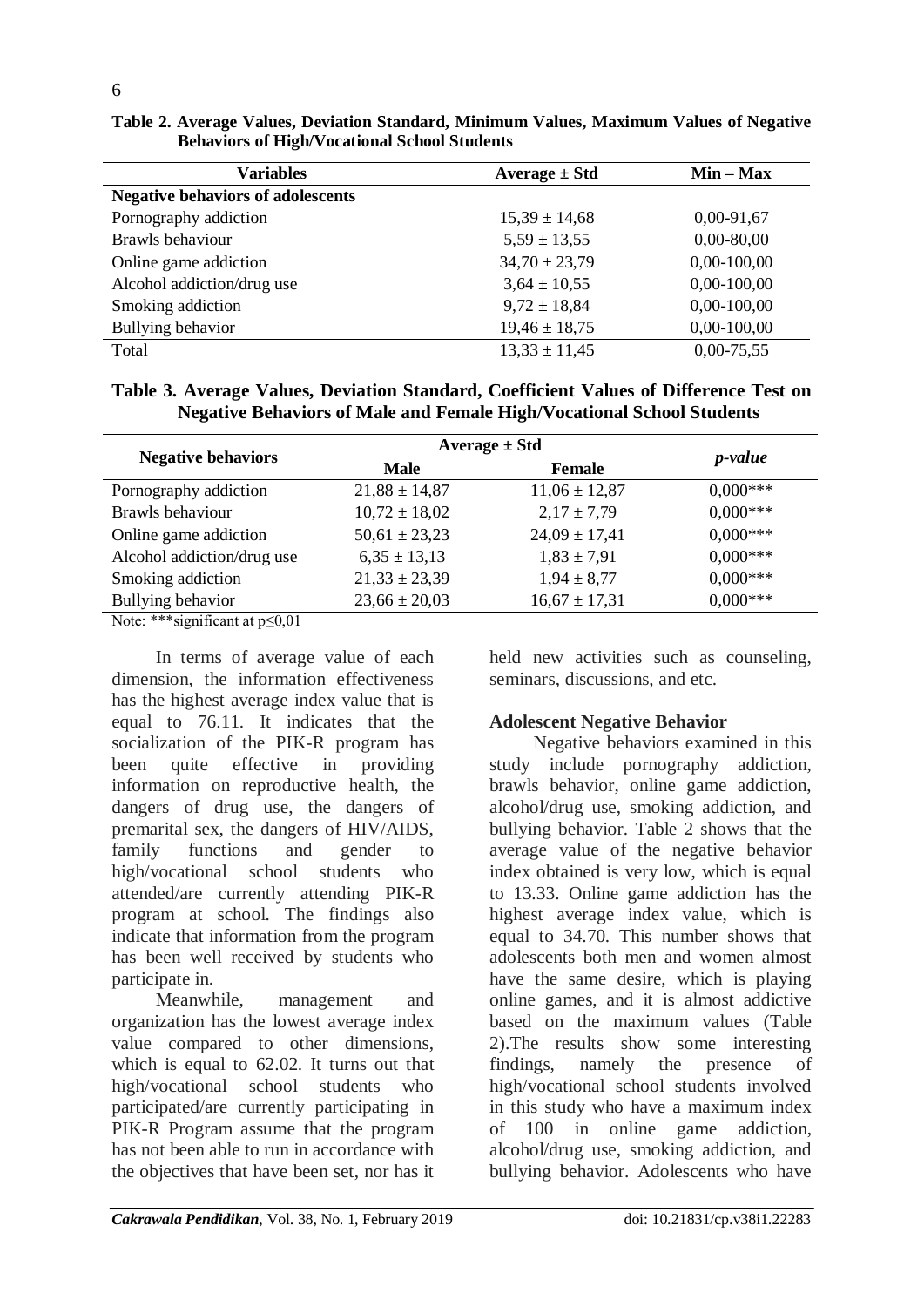an index value of 100 on online game addiction show that he or she is a true gamer because he or she is able to spend hours playing online games. This kind of high/vocational school students prefer playing in internet cafes because they have many friends with similar interest there and they are more comfortable making friends with those who have similar interest than others. Meanwhile, high/vocational school students who have an index value of 100 on the behavior of alcohol/drug use show that they once consumed liquor, drank the drink of his own accord, consumed alcohol more than once, had taken drugs, consumed drugs to relieve stress, took drugs to be accepted by friends, and felt satisfied and happy after taking drugs.

Similarly, an index value of 100 in terms of smoking addiction shows that the high/vocational school students have smoked and have been smoking for more than 2 years which also means it has started from elementary school or junior high school. They spent more than Rp. 100,000 in one month to buy cigarettes and they spent more than 10 cigarettes in one week. Meanwhile, the index value of

100 achieved in bullying behavior shows that high/vocational school students imply they invite friends to attack other groups, push the body of certain students roughly, hit people at school, and also humiliate certain students in front of others. The facts indicate that there are high probability of some negative behaviors on high/vocational school students. It also illustrates that a youth intervention program is really needed to create high quality adolescents and improve their quality of life.

## **Difference Test on Negative Behaviors of High/Vocational School Students Based on Gender**

Furthermore, this study further analyzed whether there were differences in negative behavior of high/vocational school students between female and male students. As a result of difference tests (Table 3), there are significant differences between negative behaviors of female and male students of high/vocational schools  $(p < 0.01)$ . The average value of all negative behaviors of male students is higher compared to female students.

**Table 4. Average Values, Deviation Standard, and Coefficient Values of Difference Test on Negative Behaviors of Adolescents Based on Their Knowledge about PIK-R Program**

|                            | Average $\pm$ Std |                         |                 |  |
|----------------------------|-------------------|-------------------------|-----------------|--|
| <b>Negative behaviors</b>  | No information    | <b>Have information</b> | <i>p</i> -value |  |
| Pornography addiction      | $19,36 \pm 17,42$ | $13,07 \pm 12,25$       | $0.000***$      |  |
| Brawls behavior            | $8,50 \pm 16,12$  | $3,88 \pm 11,47$        | $0,000***$      |  |
| Online game addiction      | $42,09 \pm 25,37$ | $30,37 \pm 21,69$       | $0,000***$      |  |
| Alcohol addiction/drug use | $5,75 \pm 13,86$  | $2,39 \pm 7,74$         | $0.000***$      |  |
| Smoking addiction          | $15,64 \pm 23,87$ | $6,25 \pm 14,04$        | $0.000***$      |  |
| Bullying behavior          | $21,78 \pm 19,60$ | $18,11 \pm 18,12$       | $0.015**$       |  |

Note: \*\*\*significant at  $p \le 0.01$ ; \*\*significant at  $p \le 0.05$ 

## **Difference Test on Negative Behaviors of High/Vocational School Students based on Their Knowledge about PIK-R Program**

Knowledge is one of the important factors in influencing a person's behavior.

As a result of behavior difference test (Table 4), there are significant differences between negative behaviors of students who do not know about PIK-R program with those who know about the program  $(p<0.01; p<0.05)$ . The average value of all negative behaviors of students who do not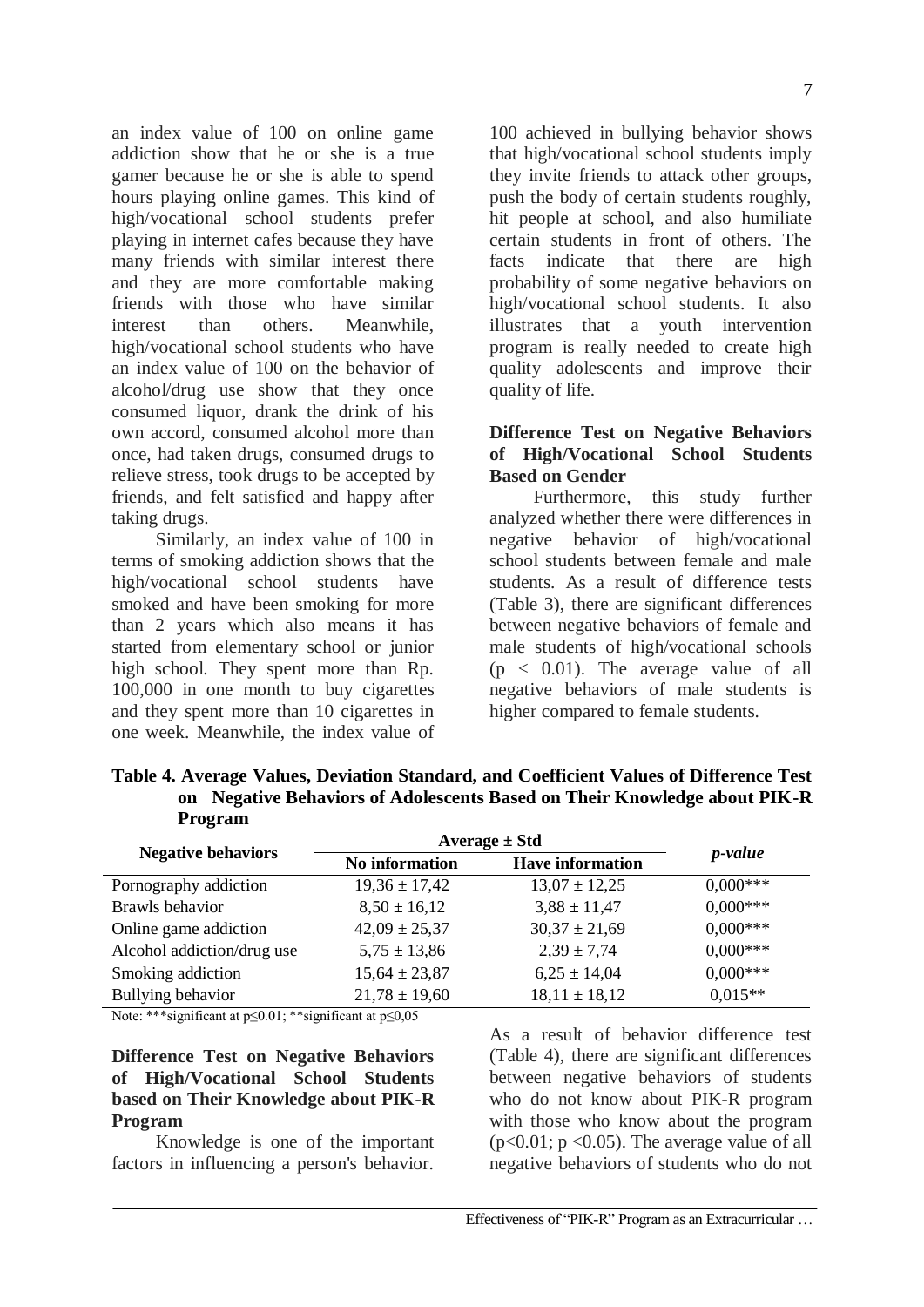know about PIK-R program is higher than those who know about the program. This is an interesting finding considering the percentage of students' participation in the program was only 8.15% even though 54.88% of students already knew about PIK-R program. This small proportion of students have low negative behaviors.

**Table 5. Average Values, Deviation Standard, and Coefficient Values of Difference Test on Negative Behaviors of Adolescents Based on Their Participation in PIK-R Program**

|                                                                               | Average $\pm$ Std |                      |                 |  |
|-------------------------------------------------------------------------------|-------------------|----------------------|-----------------|--|
| <b>Negative behaviors</b>                                                     | No participation  | Have a participation | <i>p</i> -value |  |
| Pornography addiction                                                         | $15,67 \pm 14,86$ | $12,20 \pm 12,20$    | $0.049**$       |  |
| Brawls behavior                                                               | $5,68 \pm 13,73$  | $4,52 \pm 11,45$     | 0,477           |  |
| Online game addiction                                                         | $35,33 \pm 24,05$ | $27,68 \pm 19,47$    | $0.007***$      |  |
| Alcohol addiction/drug use                                                    | $3,75 \pm 10,77$  | $2,38 \pm 7,48$      | 0,212           |  |
| Smoking addiction                                                             | $10,25 \pm 19,39$ | $3,81 \pm 9,06$      | $0.000***$      |  |
| Bullying behavior                                                             | $19,59 \pm 18,78$ | $18,09 \pm 18,49$    | 0,565           |  |
| $M_{i+1}$ , $*$ $*$ $*$ $$ ; $\alpha$ $$ $*$ $$ $*$ $\alpha$ $\alpha$ $\beta$ |                   |                      |                 |  |

Note: \*\*\*significant at p≤0,01

**Table 6. Regression Coefficients to Analyse the Effect of Students' Characteristics and Effectiveness of PIK-R Program on Negative Behaviors of High/Vocational School Students** 

|                                         | <b>Coefficients</b>     |                     |            |  |
|-----------------------------------------|-------------------------|---------------------|------------|--|
| <b>Variables</b>                        | <b>Not standardized</b> | <b>Standardized</b> | <b>Sig</b> |  |
|                                         | (B)                     | $(\beta)$           |            |  |
| Constanta                               | 38,992                  |                     | $0,000***$ |  |
| Age (years old)                         | $-0,412$                | $-0,026$            | 0,434      |  |
| Sex (dummy $1 =$ male; $2 =$ female)    | $-11,739$               | $-0,503$            | $0,000***$ |  |
| PIK-R<br>Effectiveness<br>of<br>program | $-0.039$                | $-0.069$            | $0.038**$  |  |
| (index)                                 |                         |                     |            |  |
| $F-test(p)$                             |                         | 81,448              |            |  |
| <b>Adjusted R Square</b>                | 0,260                   |                     |            |  |
| Sig                                     |                         | $0,000***$          |            |  |

Note: \*\*\*significant at  $p \le 0.01$ ; \*\*significant at  $p \le 0.05$ 

**Difference Tests on Negative Behaviors of Adolescents Based on the Participation of High/Vocational School Students in PIK-R Program**

This study not only gives knowledge but also analyzed further whether there were differences on negative behaviors of students who participated in PIK-R program and those who did not participate in. Table 5 shows that there were significant differences on negative behaviors of students who did not participate in PIK-R program and students participating in the program ( $p \le 0.01$ ; p <0.05). The average for all negative behaviors of students who do not participate in the PIK-R program is higher compared to those participating in PIK-R program. On the other hand, there was no significant difference on brawl behavior, alcohol/drug use, and bullying behavior of students who did not participate in PIK-R program and students participating in PIK-R program. The results (Table 5) indicate that pornography addiction, online game addiction, and smoking addiction of students who participated in the PIK-R are significantly different from those who did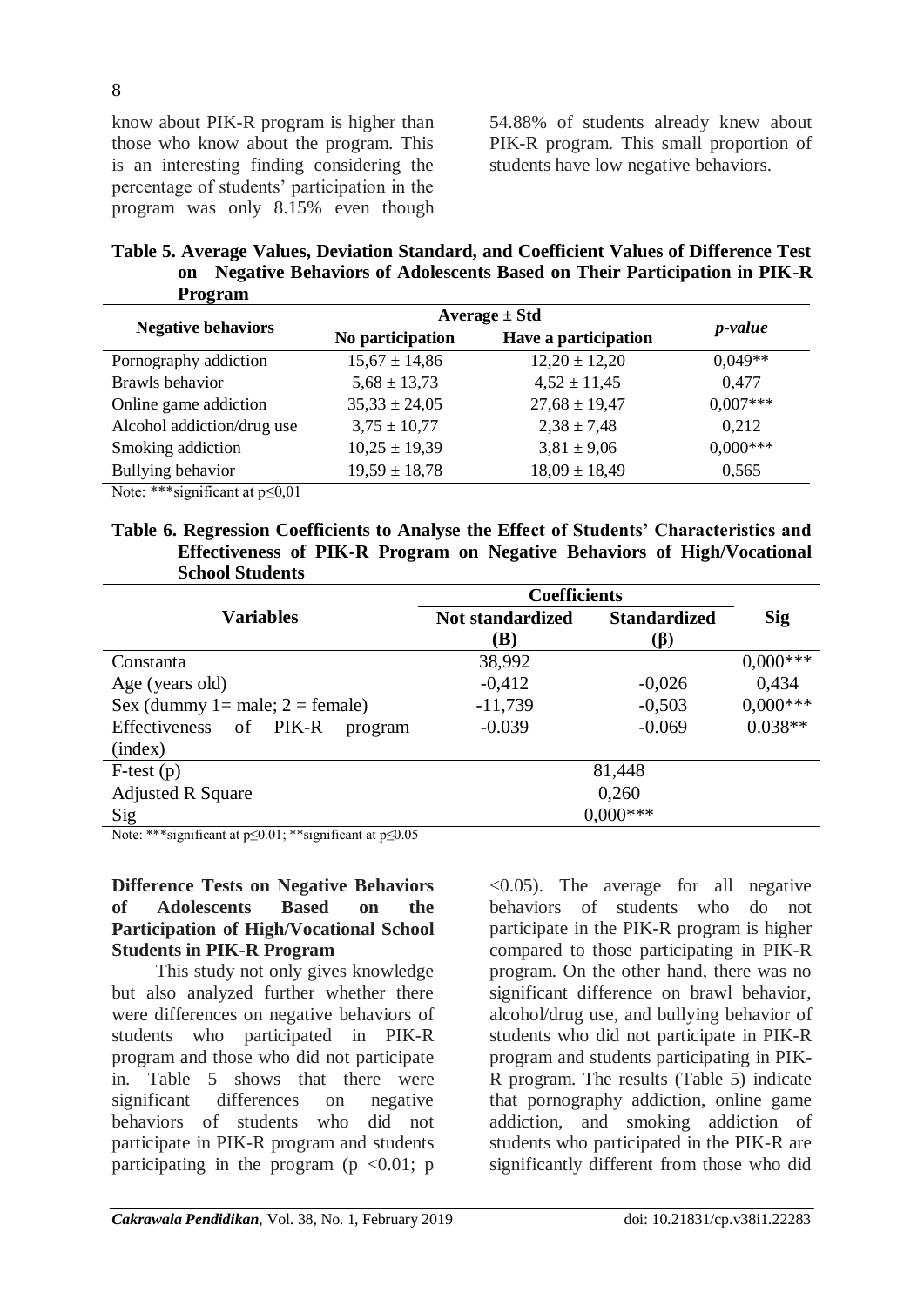not participate in PIK-R program. It also showed that the three behaviors were

## **Effect of PIK-R Program on Negative Behaviors of High/Vocational School Students**

The results (Table 6) show that the sex of high/vocational school students and the effectiveness of the PIK-R program have a significant negative effect on adolescent negative behaviors. This can be interpreted that negative behaviors are more likely to be formed in male adolescents by 0.503 points compared to female adolescents ( $\beta$  = -0.503; p <0.01), and each increase in one unit effectiveness of PIK-R program will reduce adolescents' negative behaviors by 0.069 points ( $\beta$  = -0,069;  $p \leq 0.05$ ). Furthermore, the coefficient of determination (Adjusted R Square) for the following regression equation model explains that 26.0 percent of the negative behavior variants of students can be explained by changes in adolescent characteristic variables and the effectiveness of the PIK-R program contained in the model, while the remaining 74.0 percent of the negative behaviors of students is influenced by other variables which was not examined in this study.

#### **Discussion**

Based on data from the Indonesian Demographic and Health Survey (2012), 33.3% of female adolescents and 34.5% of male adolescent had started dating before they were 15 years old. Then the number of premarital sex carried out by young men aged 15-19 years in 2007 was 3.7%, increasing to 4.5% in 2012, whereas in young men aged 20-24 years had premarital sex of 10.5% in 2007 increased to 14.6% in 2012. Similarly, the number of girls aged 20-24 who had premarital sex increased from 1.4% in 2007 to 1, 8% in 2012, while adolescent number who had premarital sex at the age of 15-19 years was 1.3% in 2007 and decreased to 0.7%

sensitive issues that should be solved through PIK-R program. in 2012. In addition, the use of cigarettes and drugs is also extensive among teenagers. Nearly a quarter of Indonesian youth (24.25 percent) in 2015 became heavy smokers (2015 Indonesian Youth Statistics). The survey conducted by the Indonesian Internet Service Providers Association (APJII) in 2017 on 2,500 Indonesian residents aged at least 13 years old in six major regions of Indonesia found that 16.68% of internet users were 13-18 years old. These facts show that programs to optimize the development of adolescents are very necessary, especially in the digital era like today. Sheehan, Sweeny, Rasmussen, Wills, Friedman, Mahon, ... Laski (2017) report that investments made in adolescents especially in the fields of health and education will not only change the life of adolescents who come from poor families but it will also get economic returns and social which has a positive impact on the quality of adolescent life. Therefore, short, medium and long-term investment programs aimed at adolescents ideally will be able to improve quality of an individual. It will also have a positive impact on their social life and enable them to improve the quality life of their nation.

To be able to develop programs that can improve the quality of adolescents' life, it is necessary to examine the extent to which studies have been carried out in order to provide an empirical framework as a foundation of a program development. Hastuti et al. (2016) state that several negative behavioral problems are carried out by adolescents including smoking addiction, alcohol and drug use, free sex, online game addiction, brawls behavior, and bullying behavior. These behaviors are performed by teenagers not only in urban areas but also in rural areas in Indonesia. Studies conducted in American adolescents, both white and black, find that teens who consume alcohol increase the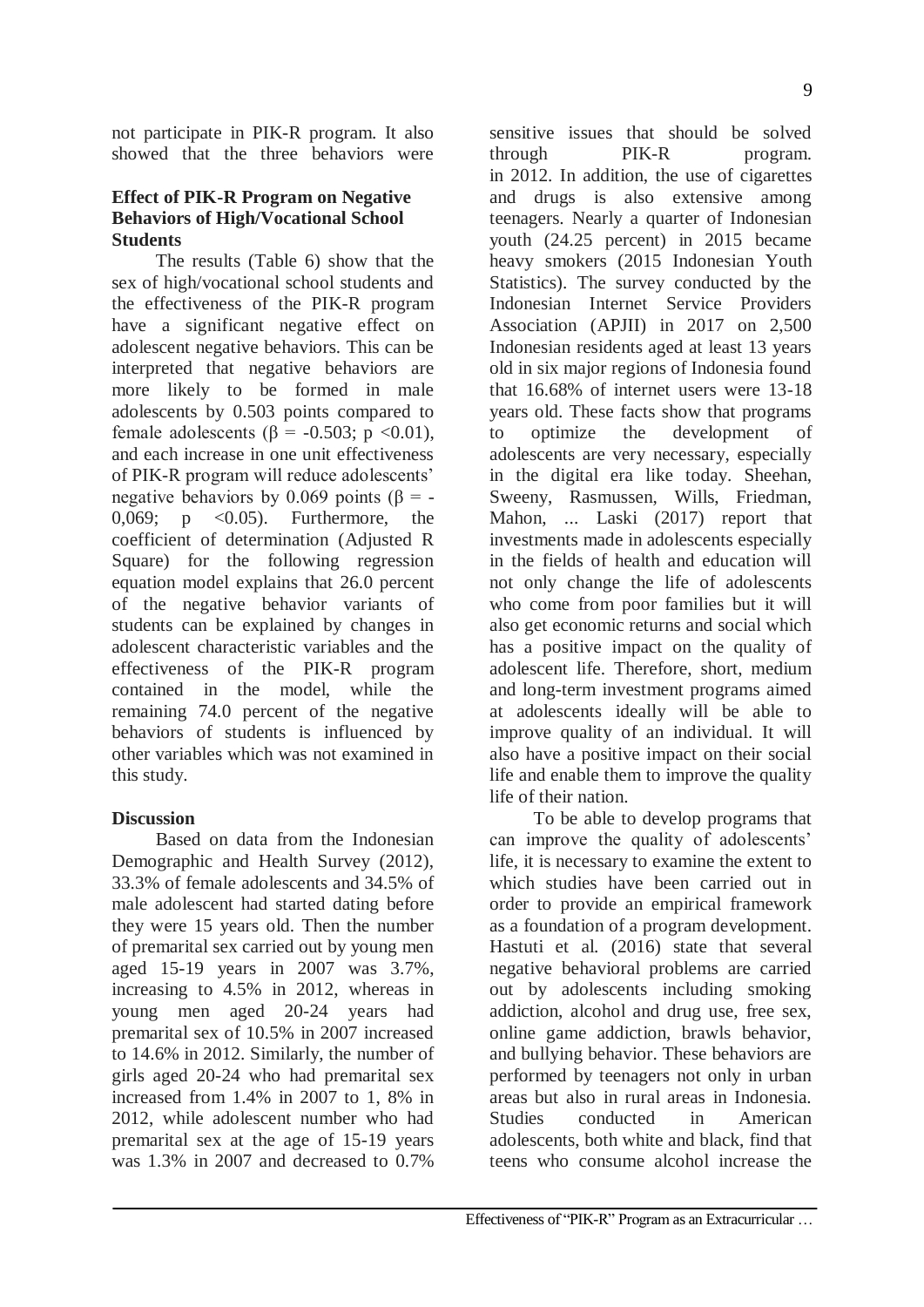risk of sexual behavior and the risk of sexually transmitted diseases will be greater (Khan, Maria, Berger, Wells, & Cleland 2012). In adolescents, some violent behaviors carried out by adolescents actually begin in the early period of adolescent even though this is influenced by various factors. Another study conducted by Ellickson & McGuigan (2000) states that female adolescents who have low self-esteem in the early adolescent period will tend to engage in violent behavior during late adolescent. Meanwhile, in male adolescents, moving out to another school at elementary school increases the opportunity to engage in various violent behaviors during adolescent. In addition, adolescents who were in the early period of adolescent use drugs and marijuana both individually and in groups increase their involvement in violent behaviors when they are at late adolescents.

In line with the results of previous studies, this study proves that although the average of negative behavior index ranges from 3.64-34.70, students in this study still have an index of 100. These numbers indicate that negative behaviors measured in this study still occurs and have a high risk. According to Martyniuk & Stulhofer (2018), negative behaviors on adolescents is closely related to social norms in the surrounding community. The results also find that male students had a tendency to engage in pornography addiction, online game addiction, and smoking behavior than female students. This finding is also in line with Carlo, Raffaelli, Laible, & Meyer (1999) who find that male adolescents have a higher level of aggressiveness compared to female adolescents due to differences in characteristics between male and female adolescents. It is also due to a lower sense of empathy on male adolescents compared to female adolescents. While Rahyani, Utarini, Wilopo, & Hakimi (2012) in their study state that the cause of male adolescents more involved in negative

behavior is influenced by their limited ability to think logically, difficulty in regulating emotions, and they are more susceptible to peer interaction.

Furthermore, the results of this study also find that the negative behaviors of students who know PIK-R program are significantly different from those who do not know about PIK-R program as well as negative behaviors of students who do not participate in PIK-R program and those who participate in PIK-R program. This is an interesting finding considering the participation of students in PIK-R program found in this study is only 8.15% even though 54.88% of students already knew the existence of PIK-R program. Even though there is only a small proportion of students who know about PIK-R program and they attend it, these students tend to have lower negative behaviors. The PIK-R program at school was developed as an optional extracurricular. This also allows a very low number of students to participate in the Program, which is only one out of ten students. This is also in line with the findings of a previous study that one of the problems faced in the implementation of PIK-R program at school is the status that this program has not yet required as a compulsory extracurricular (Juliaan, et. al., 2017). Data from the field also show that the lack of socialization regarding the PIK-R program and also the inactivity of the program in developing school activities is the main reason why students are less interested in joining the program.

According to the guidelines of PIK-R program implementation (BKKBN, 2012), there is a comprehensive material that includes maturing the age of marriage, eight family functions, triad of Adolescent Reproductive Health/KRR (sexuality, HIV/AIDS and drugs), life skills, gender, and advocacy skills and IEC (information, education and communication). A previous study conducted by Juliana, Rahmayanti, & Astika (2018) state that there is no significant differences on the knowledge and attitudes of adolescents who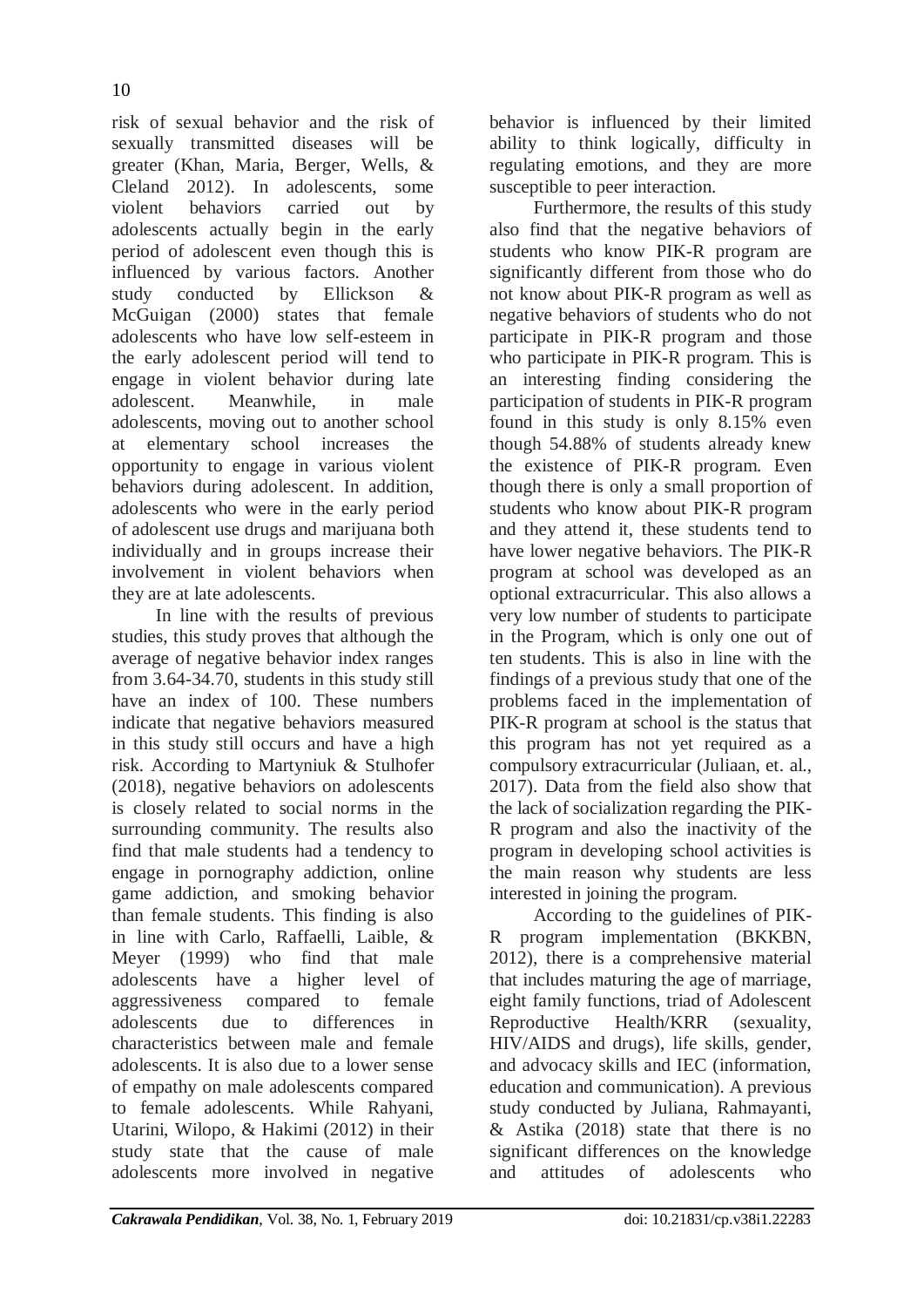participate in PIK-R program and adolescents who do not participate in the program on reproductive health. The reason is adolescents who did not participate in the program have received reproductive health knowledge from family, friends, teachers, and so on.

However, this study finds something differently that based on the participation of students in PIK-R program, there are significant differences on students' negative behaviors, especially in pornography addiction, online game addiction, and smoking behavior. These results indicate that before and after the existence of the program, the three behaviors of students are quite sensitive and significantly different. In this era of information, communication and technology, teenagers' access to pornography and online games is quite excellent, not only for adults but also for children. This study proves that students participating in PIK-R can be differentiated from those who do not participate in PIK-R by the quality of their behavior. Their access to pornography is lower. Likewise, smoking behavior is the most common behavior and it can be easily found around us, not only in the adult environment but also in the environment of children and adolescents. Smoking behavior that is very high risk on health, economy, and adolescent psychology can be controlled by the participation of students in PIK-R program.

In addition, the characteristics of students that include age and sex as well as PIK-R program measured in terms of effectiveness which include effectiveness of information and material delivery, ease of access, utilization, also management and organization of PIK-R program significantly affect on decreasing adolescent negative behaviors with an opportunity of 26.0%. These results indicate that although only one out of ten students in this study found who

participated in PIK-R program, they were able to provide considerable opportunities. The R2 adjusted number also shows that 74.0 percent of students' negative behaviors is influenced by other variables not examined in this study. Adolescent negative behavior which is also often identified with antisocial behavior can occur due to genetic factors including age, gender and environment, such as the relationship between adolescents and mothers, support from parents, peer groups, and teachers. (Ma, Shek, Ping, & Bun, 2000; [de Kemp, Overbeek, G.](https://www.ncbi.nlm.nih.gov/pubmed/?term=de%20Kemp%20RA%5BAuthor%5D&cauthor=true&cauthor_uid=17879508), [de](https://www.ncbi.nlm.nih.gov/pubmed/?term=de%20Wied%20M%5BAuthor%5D&cauthor=true&cauthor_uid=17879508)  [Wied,](https://www.ncbi.nlm.nih.gov/pubmed/?term=de%20Wied%20M%5BAuthor%5D&cauthor=true&cauthor_uid=17879508) [Engels,](https://www.ncbi.nlm.nih.gov/pubmed/?term=Engels%20RC%5BAuthor%5D&cauthor=true&cauthor_uid=17879508) & [Scholte,](https://www.ncbi.nlm.nih.gov/pubmed/?term=Scholte%20RH%5BAuthor%5D&cauthor=true&cauthor_uid=17879508) 2007; Tuvblad, Narusyte, Grann, Sarnecki, & Lichtenstein, 2011; Crocetti, Moscatelli, Jolien Van, Keijsers, Pol, Koot , ... Branje, 2016). In addition, Hastuti et al. (2016) find that positive character possessed by teenagers was also closely related to the lower variety of juvenile delinquency behaviors. Even though in the teenage period the interaction of adolescents with their parents diminishes but the role of parents still plays an important role. This is proved in several previous studies which found a high influence of parenting on various qualities of adolescent growth (Pasaribu et al. 2013; Asilah & Hastuti, 2013; Ramadhianti & Alfiasari, 2017; Novianti & Alfiasari, 2017). Some of the results of these studies show that various factors both from adolescent internal factors and the environment influence the formation of various juvenile delinquent behaviors. Therefore, efforts to reduce the risk of various adolescent negative behaviors can be done through prevention efforts, one of which is through PIK-R program at schools.

This study confirms the effectiveness of PIK-R program in suppressing adolescent negative behaviors. PIK-R is one of the activities of the GenRe program in the context of preparing family life for adolescents/college students managed from, managed by and managed for adolescents/college students to provide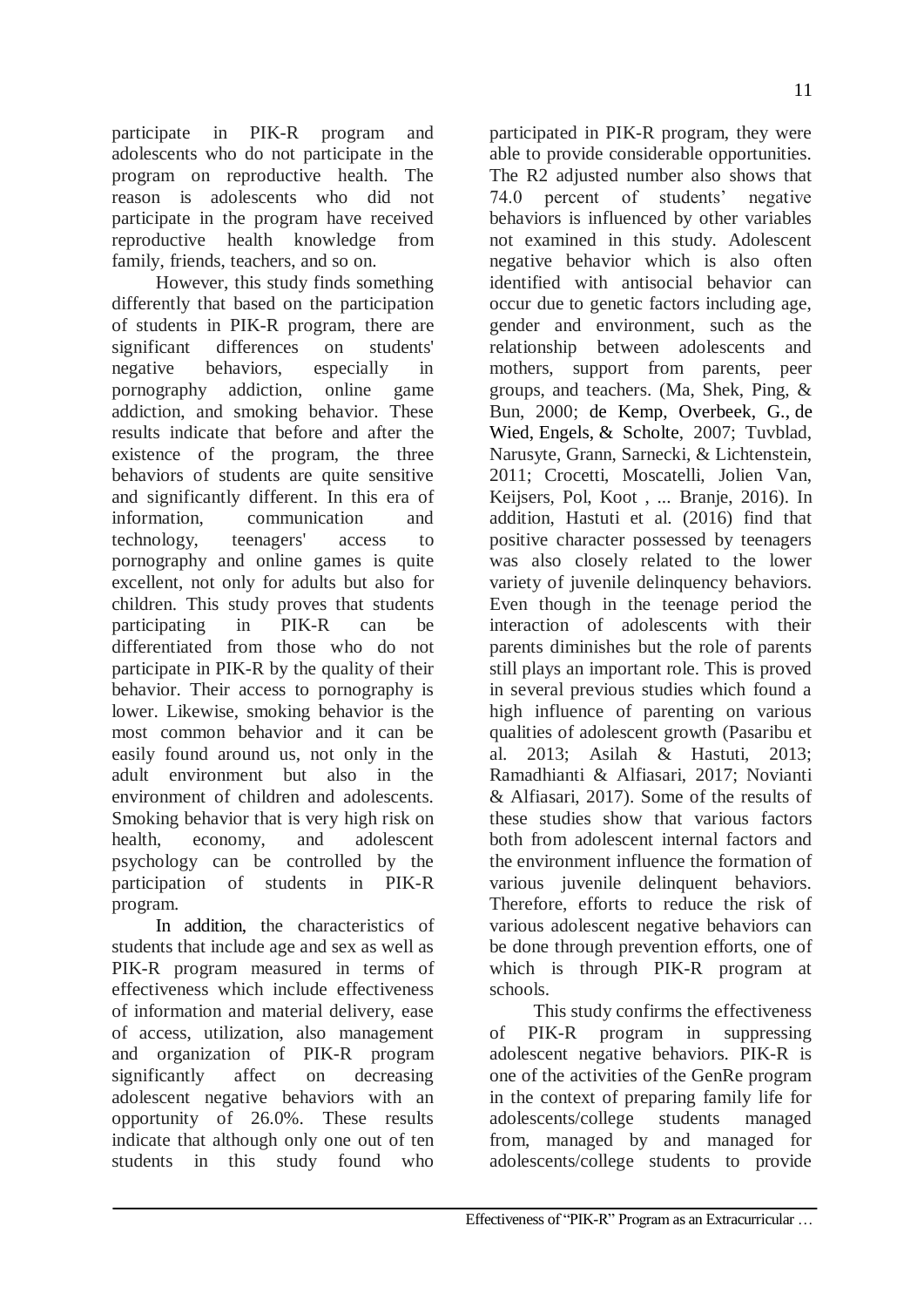information and counseling services on family life planning for adolescents/college students. In the future, the development of PIK-R program as a compulsory extracurricular could be carried out by presenting more contemporary materials which become a strategic issue that can be implemented.

# **CONCLUSION**

The results show that only 54.88% of high/vocational school students are aware of PIK-R program and only 8.11% are participating in the program. The results of difference tests show that high/vocational school students who take part in PIK-R program show significantly lower negative behaviors, especially in pornography addiction, online game addiction, and smoking addiction. In addition, male students tended to have higher negative behaviors than female students. The multiple linear regression results show the real effect of PIK-R program in suppressing the negative behaviors of adolescents. It indicates that PIK-R program is an effective program to suppress adolescent negative behaviors. It is hoped that each school can hold a PIK-R extracurricular activity and make a routine agenda in delivering PIK-R materials. The objective is giving knowledge about the adverse effects of pornography, brawls behavior, online game addiction, drug use, smoking addiction, and bullying behavior to high/vocational school students.

## **ACKNOWLEDGEMENT**

This work would not have been possible without data and information from the Deputy of Research, Development and Training, National Population and Family Planning Agency (BKKBN) of the Republic of Indonesia, and the Population and Family Planning Control Office in Bekasi City.

## **REFERENCES**

- APJII. Asosiasi Penyelenggara Jasa Internet Indonesia. (2017). *Infografis survey penetrasi dan perilaku pengguna internet Indonesia 2017*. Retrieved from [http://apjii.or.id.](http://apjii.or.id/)
- Asilah, A. & Hastuti, D. (2013). Hubungan tingkat stres ibu dan pengasuhan penerimaan penolakan dengan konsep diri remaja pada keluarga bercerai. *Jurnal Ilmu Keluarga & Konsumen, 7*(1), 10-18. doi:10.24156/jikk.2014.7.1.10.
- BKKBN. Badan Kependudukan dan Keluarga Berencana Nasional. (2012). *Pedoman Pengelolaan Pusat Informasi dan Konseling Remaja dan Mahasiswa (PIK-R/M).* Retrieved from [http://nad.bkkbn.](http://nad.bkkbn/) go.id/data/Documents/Panduan%20P IK-KRR%20Percontohan.pdf.
- BPS. Badan Pusat Statistik. 2015. *Hasil survei penduduk antar sensus 2015*. Retrieved from http://www.bps. go.id.
- BPS. (2015). *Statistik pemuda Indonesia (Hasil survei sosial ekonomi sosial) tahun 2015.* Retrieved from: [http://www.bps.go.id.](http://www.bps.go.id/)
- Brook, J. S., Whiteman, M., Lisa, J. C., Shapiro, J., & Cohen, P. (1997). Cigarette smoking in young adults: Childhood and adolescent personality, familial, and peer antecedents. *The Journal of Genetic Psychology, 158*(2), 172-188. doi: [10.1080/00221329709596660.](https://doi.org/10.1080/00221329709596660)
- Carlo, G., Raffaelli, M., Laible, D. J., & Meyer, K. A. (1999). Why are girls less physically aggressive than boys? Personality and parenting mediators of physical aggression. *Sex*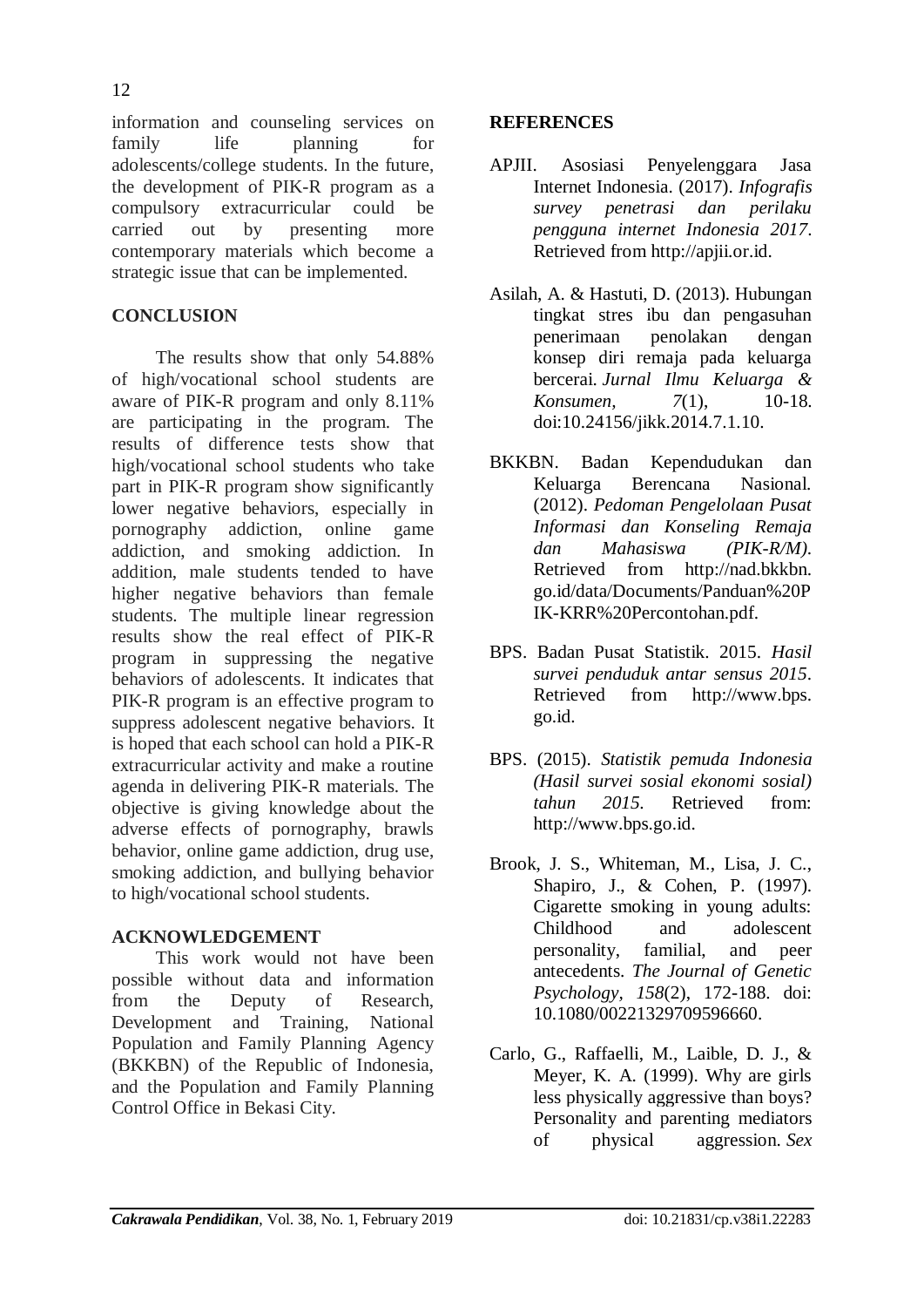*Roles*, *40*(9-10), 711-729. doi:10.1023/A:1018856601513.

- Crocetti, E., Moscatelli, S., Jolien Van, d. G., Keijsers, L., Pol, v. L., Koot, H. M., ... Branje, S. (2016). The dynamic interplay among maternal empathy, quality of motheradolescent relationship, and adolescent antisocial behaviors: New insights from a six-wave longitudinal multi-informant study. *PLoS One, 11*(3), 1-17. doi: 10.1371/journal.pone.0150009.
- [de Kemp RA.](https://www.ncbi.nlm.nih.gov/pubmed/?term=de%20Kemp%20RA%5BAuthor%5D&cauthor=true&cauthor_uid=17879508), [Overbeek G.](https://www.ncbi.nlm.nih.gov/pubmed/?term=Overbeek%20G%5BAuthor%5D&cauthor=true&cauthor_uid=17879508), [de Wied](https://www.ncbi.nlm.nih.gov/pubmed/?term=de%20Wied%20M%5BAuthor%5D&cauthor=true&cauthor_uid=17879508)  [M.](https://www.ncbi.nlm.nih.gov/pubmed/?term=de%20Wied%20M%5BAuthor%5D&cauthor=true&cauthor_uid=17879508), [Engels R. C.](https://www.ncbi.nlm.nih.gov/pubmed/?term=Engels%20RC%5BAuthor%5D&cauthor=true&cauthor_uid=17879508), & [Scholte R. H.](https://www.ncbi.nlm.nih.gov/pubmed/?term=Scholte%20RH%5BAuthor%5D&cauthor=true&cauthor_uid=17879508) (2007). Early adolescent empathy, parental support, and antisocial behavior. *The Journal of Genetic Psychology, 168*(1), 5-18. doi: 10.3200/GNTP.168.1.5-18.
- Edginton, C. R., & Randall, S. W. (2005). Youth services: Strategies for programming. *Journal of Physical Education, Recreation & Dance, 76*(9), 19-24. doi[:10.1080/07303084.2005.106083](http://dx.doi.org/10.1080/07303084.2005.10608306) [06.](http://dx.doi.org/10.1080/07303084.2005.10608306)
- Ellickson, P. L., & McGuigan, K. A. (2000). Early predictors of adolescent violence. *American Journal of Public Health, 90*(4), 566-72. doi:10.2105/AJPH.90.4.566.
- Fitriani, W., & Hastuti, D. (2017). Pengaruh kelekatan remaja dengan ibu, ayah, dan teman sebaya terhadap kenakalan remaja di Lembaga Pembinaan Khusus Anak (LPKA) kelas II Bandung. *Jurnal ilmu keluarga & konsumen, 9*(3), 206- 217. doi[:10.24156/jikk.2016.9.3.206.](http://dx.doi.org/10.24156/jikk.2016.9.3.206)
- Haikal, H. (1983). Remaja, masa yang makin "membengkak".*Cakrawala Pendidikan*, *2*(2), 90-106. doi[:10.21831/cp.v2i2.7553.](https://doi.org/10.21831/cp.v2i2.7553)
- Hardani, R., Hastuti, D., & Yuliati, L, N., (2017). Pengaruh kelekatan anak dengan orang tua, guru, teman, dan kontrol diri terhadap perilaku pornografi anak SMP. *Jurnal Ilmu Keluarga dan Konsumen, 10*(2), 120-131. doi:10.24156/jikk.2017.10.2.120.
- Hastuti, D., Sarwoprasodjo S., & Alfiasari. (2016). *An integration of family and school on strengthening the character of teenager in indonesia: It's a must. Journal of Child Development Studies, 1*(1), 13-27. doi:10.29244/jcds.1.01.13-26.
- Ismayanti, P., & Hastuti, D. (2017). Kenakalan pada remaja andikpas (anak didik lapas): Pengaruh komunikasi orang tua atau selfesteem? *Jurnal Ilmu Keluarga & Konsumen, 10*(1), 36-46. doi[:10.24156/jikk.2017.10.1.36.](http://dx.doi.org/10.24156/jikk.2017.10.1.36)
- Juliaan, F., Anggraeni, M., Winarni, E., …, Ekawati, R. (2017). *Peranan PIK-R dalam menurunkan angka kelahiran usia remaja dan pendewasaan usia perkawinan.* Pusat Penelitian dan Pengembangan KB dan KS BKKBN RI.
- Juliana, M. I., Rahmayanti, M. D., & Astika, M. E. (2018). Tingkat pengetahuan dan sikap siswa smp tentang kesehatan reproduksi remaja berdasarkan keikutsertaan pada program pusat informasi dan konseling-remaja (PIK-R). *Dunia Keperawatan*, *6*(2), 97-106. doi:10.20527/dk.v6i2.5556.
- Karina, K., Hastuti, D., & Alfiasari, A. (2013). Perilaku bullying dan karakter remaja serta kaitannya dengan karakteristik keluarga dan peer group. *Jurnal Ilmu Keluarga & Konsumen*, *6*(1), 20-29. doi: 10.24156/jikk.2013.6.1.20.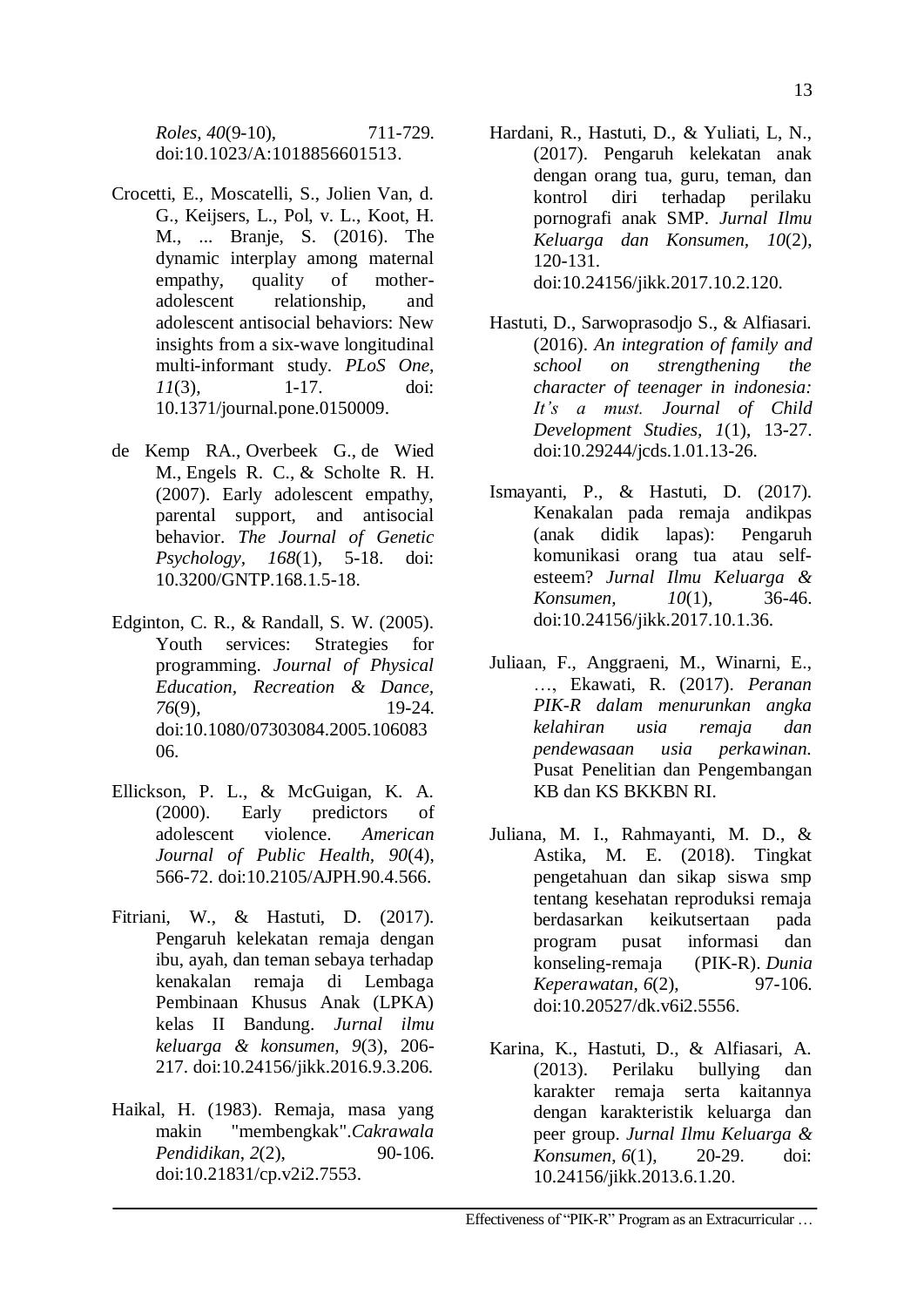- Khan, Maria R., Berger, A. T., Wells, B. E., & Cleland, C. M. (2012). Longitudinal associations between adolescent alcohol use and adulthood sexual risk behavior and sexually transmitted infection in the United States: Assessment of differences by race. *American Journal of Public Health, 102*(5), 867-876. doi: 10.2105/AJPH.2011.300373.
- Ma, H. K., Shek, D. T. L., Ping, C. C., & Bun, C. O. (2000). Parental, peer, and teacher influences on the social behavior of Hong Kong Chinese adolescents. *The Journal of Genetic Psychology, 161*(1), 65-78. doi: 10.1080/00221320009596695.
- Malihah, Z., & Alfiasari. (2018). Perilaku *cyberbullying* pada remaja dan kaitannya dengan kontrol diri dan komunikasi orang tua. *Jurnal Ilmu Keluarga & Konsumen, 11*(2), 145- 156. doi: [10.24156/jikk.2018.11.2.145.](http://dx.doi.org/10.24156/jikk.2018.11.2.145)
- Martyniuk, U., & Štulhofer, A. (2018). A longitudinal exploration of the relationship between pornography use and sexual permissiveness in female and male adolescents. *Journal of adolescence*, *69*, 80-87. doi: [10.1016/j.adolescence.2018.09.006.](https://doi.org/10.1016/j.adolescence.2018.09.006)
- Novianti, D., S., & Alfiasari. (2017). Kepuasan hidup mahasiswa tingkat pertama: kaitannya dengan karakter mahasiswa dan gaya pengasuhan orang tua. *Jurnal Ilmu Keluarga & Konsumen, 10*(1), 13-23. doi: 10.24156/jikk.2017.10.1.13.
- Pasaribu R. M., Hastuti D., & Alfiasari. (2013). Gaya pengasuhan permisif dan rendahnya sosialisasi nilai dalam keluarga berisiko terhadap penurunan karakter remaja. *Jurnal Ilmu Keluarga dan Konsumen, 6*(3),

163-171. doi: 10.24156/jikk.2013.6.3.163.

- Pratama, A., Krisnatuti, D., & Hastuti, D. (2014). Gaya pengasuhan otoriter dan perilaku bullying di sekolah menurunkan self-esteem anak usia sekolah. *Jurnal Ilmu Keluarga & Konsumen, 7*(2), 75-82. doi[:10.24156/jikk.2014.7.2.75.](http://dx.doi.org/10.24156/jikk.2014.7.2.75)
- Rahmawati, S. H., Hastuti, D., & Herawati, T. (2014). Analysis of social media's access; relation to character of vocational student in Bogor. *Jurnal Ilmu Keluarga & Konsumen*, *7*(2), 67-74. doi[:10.24156/jikk.2014.7.2.67.](http://dx.doi.org/10.24156/jikk.2014.7.2.67)
- Rahyani, K. Y., Utarini, A., Wilopo, S. A., & Hakimi, M. (2012). Perilaku seks pranikah remaja. *Kesmas: National Public Health Journal*, *7*(4), 180- 185. doi: 10.21109/kesmas.v7i4.53.
- Ramadhianti N., & Alfiasari. (2017). Temperamen, interaksi ibu-remaja, dan kecerdasan emosi remaja pada keluarga dengan ibu bekerja di perdesaan. *Jurnal Ilmu Keluarga & Konsumen, 10*(2), 132-142. doi: 10.24156/jikk.2017.10.2.132.
- Santrock, J. W. (2013). *Life-span development* (14th Ed.). New York, NY: McGrawHill.
- Situmorang, Z. R., Hastuti, D., & Herawati, T. (2016). Pengaruh kelekatan dan komunikasi dengan orang tua terhadap karakter remaja perdesaan. *Jurnal Ilmu Keluarga & Konsumen*, *9*(2), 113-123. doi[:10.24156/jikk.2016.9.2.113.](http://dx.doi.org/10.24156/jikk.2016.9.2.113)
- Sheehan, P., Sweeny, K., Rasmussen, B., Wils, A., Friedman, H. S., Mahon, J., . . . Laski, L. (2017). Building the foundations for sustainable development: A case for global